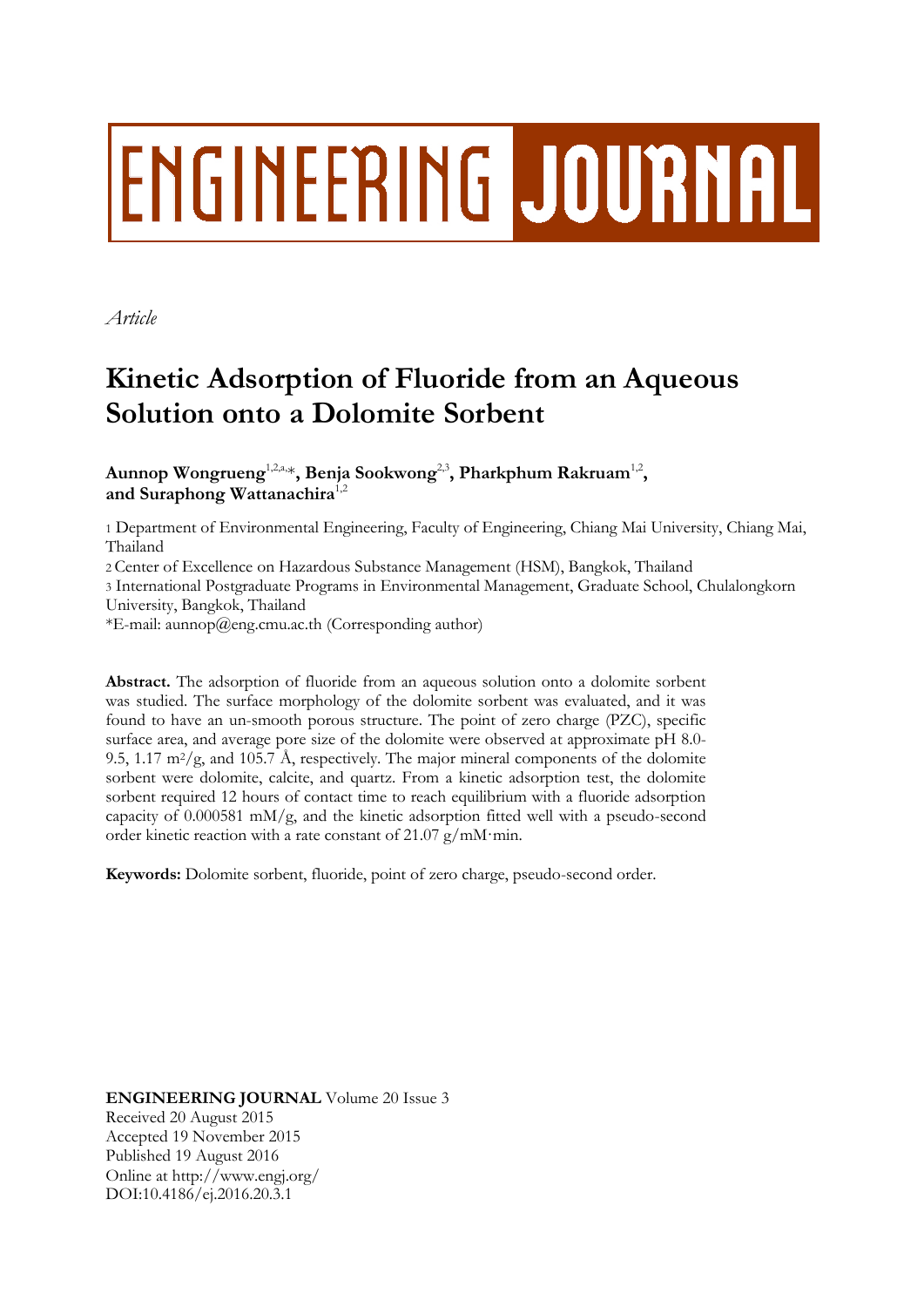# **1. Introduction**

Many countries such as India, Sri Lanka, Pakistan, China and parts of East Africa have been faced with a fluorosis problem due to high fluoride concentrations in groundwater [1]. Exposing humans to high fluoride levels in water, which is used for cooking and drinking, can cause dental and skeletal fluorosis [2]. In the Thai Provinces of Chiang Mai and Lamphun, the populations have been exposed to high amounts of fluoride through their fluoride-rich groundwater [3]. The influence of the high fluoride content in the Chiang Mai Basin has been observed in alluvial plain aquifers. The highest fluoride concentration was recorded at 16.1 mg/L [4], which far exceeds the World Health Organization's maximum drinking water limit of 1.5 mg/L [5]. The Ministry of Public Health in Thailand set the fluoride concentration in drinking water standard at 0.7 mg/L [6].

Child-education program was implemented to reduce health risks from fluoride in their groundwater in the area [2]. Not only the child-education program but also fluoride removal technology should be considered. Several technologies have been applied for fluoride removal (e.g., membrane filtration and bone char adsorption). Adsorption is a physicochemical treatment and provides a high removal efficiency of the polluting component. Adsorption works without the addition of excessive chemicals, which is different from the use of precipitation-coagulation technologies. Thus, it has a smaller footprint and the absence of sludge generation in the process [7]. Many materials have been utilized as an adsorbent in various applications. For example, removal of free fatty acid by magnesium silicate derived from rice husk, using of activated carbon for residual aluminium-dye complex reduction, and application of organo-rice straw for yellow20-dye removal [8–10]. Dolomite is a low cost material that contains a magnesium carbonate and calcium compound. The properties of dolomite are similar to limestone, which is known as magnesium limestone in the industry. Several researchers have used dolomite to treat many heavy metal ions such as  $Cd^{2+}$  and Pb<sup>2+</sup> in water [11]. Furthermore, calcined dolomite could be applied to remove phosphate (PO<sub>4</sub><sup>3-</sup>) from solutions in which the adsorption of phosphate occurs through physical interactions [12]. The objectives of this study are to characterize a dolomite sorbent and to investigate the kinetic adsorption of fluoride from an aqueous solution onto the dolomite sorbent. In addition, actual groundwater defluoridation by the dolomite sorbent was examined.

# **2. Materials and Methods**

# **2.1. Dolomite Sorbent**

Dolomite rock was collected from the P.C. Nisith mine at Suratthani Province, Thailand. Before being used in the experiments, the dolomite rock was crushed into small pieces by a disc mill and put through sieves of different sizes (0.420-0.074 mm) to investigate the dolomite's properties. The 0.42 mm size pieces of the dolomite sorbent were selected for this experiment. The dolomite was then washed in deionized water and dried at room temperature.

# **2.2. Water Samples**

Water samples for this experiment included synthetic water and actual groundwater. Synthetic water was prepared from NaF (10 mg/L). Actual groundwater containing 15 mg/L of fluoride was taken from a high fluoride area in Lamphun Province, Thailand.

# **2.3. Determination of the Point of Zero Charge (PZC) of the Dolomite Sorbent**

The method used to determine the point of zero charge (PZC) was adapted from the proposed procedures [13, 14]. Before the experiment, the dolomite sorbent was washed in pure water. Then, it was dried in an oven for 12 hours. A NaCl solution 0.01 mol/L was prepared. HCI and NaOH (0.01 mol/L) were used to adjust the pH of the NaCl solution to a pH range of 2-10. One gram of dolomite sorbent was immersed in each volumetric bottle, which contained the adjusted pH (2-10) solution. Then, all the volumetric bottles were shaken for 24 hours at 100 rpm at room temperature. Afterwards, the pH of each bottle was measured again. The initial and final pH values were taken to plot the graph, and the PZC was identified.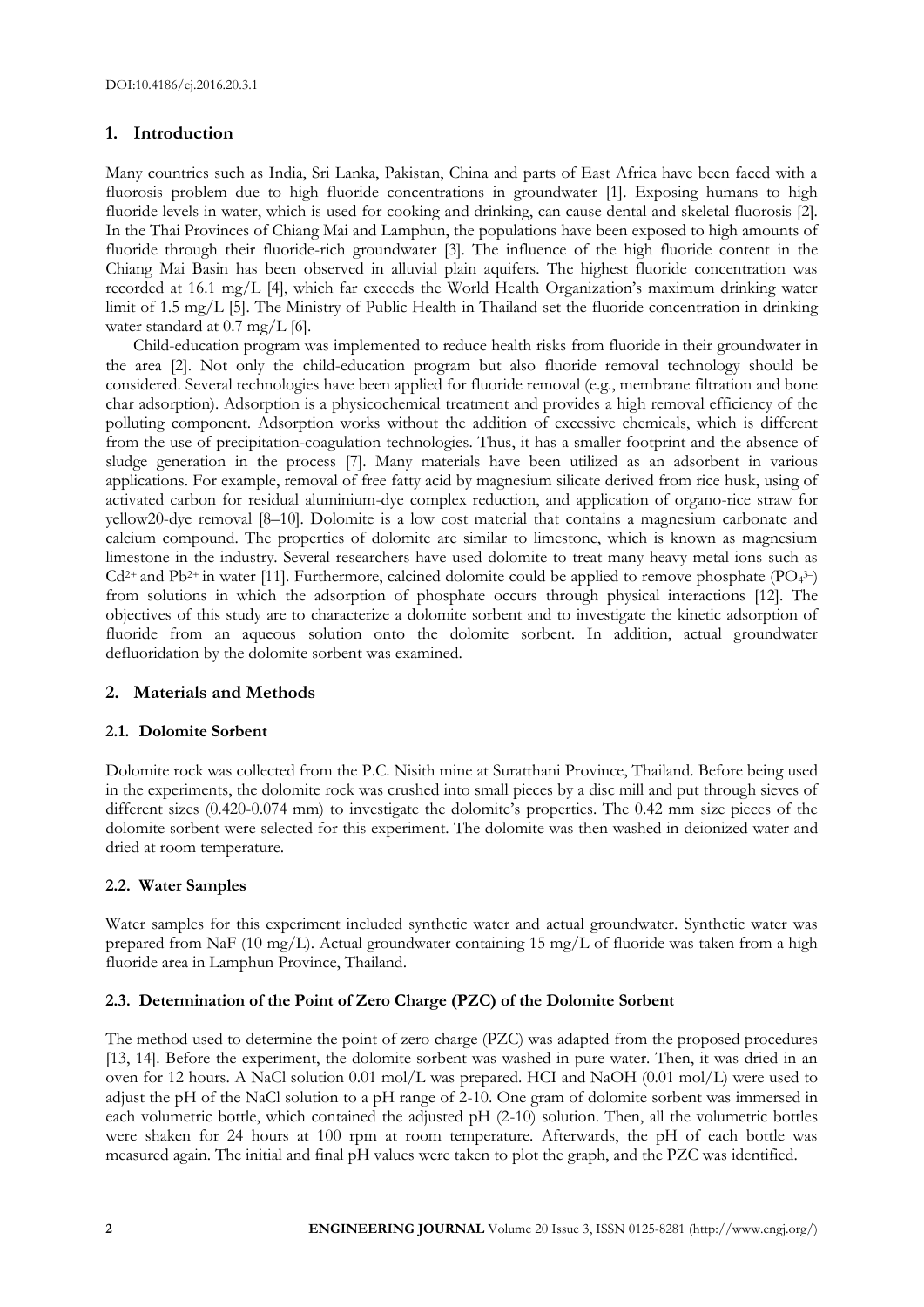#### **2.4. Surface Characterization of Dolomite Sorbent**

The specific surface area and pore size of the dolomite sorbent was analyzed using a nitrogen adsorption isotherm (BET). The mineral composition of the dolomite sorbent was determined by an X-ray diffraction spectrometer (XRD). The chemical composition of the dolomite sorbent was investigated using an X-ray fluorescence spectrometer (XRF). The surface morphology of the dolomite sorbent was detected by a scanning electron microscope (SEM).

#### **2.5. Kinetic Adsorption of Fluoride onto the Dolomite Sorbent**

Synthetic water containing fluoride (10 mg/L) was used in the batch adsorption experiments. Before the experiment, the pH of the synthetic water was adjusted to 7.0. The experiment was carried out in a 100 mL Erlenmeyer flask containing 5 g of the dolomite sorbent in 50 mL of synthetic water at room temperature. Then, it was shaken at 200 rpm on a rotary shaker. Kinetic adsorption was then determined and observed over a 24-hour period at 10 minutes, 30 minutes, 1 hour, 3 hours, 6 hours, 12 hours, and 24 hours. At each time, 2 mL of the synthetic water was collected and filtered through a nylon syringe filter with a pore size of 0.45 μm. The concentrations of fluoride were analyzed by ion chromatography (IC).

#### **2.6. Adsorption of Fluoride from Actual Groundwater by the Dolomite Sorbent**

1000 ml of groundwater containing a high fluoride concentration from Lamphun Province, Thailand, was poured into an Erlenmeyer flask. The water sample was adjusted to pH 7. Then, 100 g of the dolomite sorbent was added. With the groundwater at room temperature, it was put on a rotary shaker at 200 rpm, until equilibrium was reached. After the shaking phase was complete, the groundwater was filtered and placed in a 10 mL flask to measure the concentration of fluoride using ion chromatography (IC).

#### **3. Kinetic Adsorption Model**

Different kinetic models, such as first-order, second-order, pseudo-first order and pseudo-second order equations, are applied to describe the rate constant of a reaction.

#### **3.1. The First-Order Equation**

The first-order equation [15] is shown as Eq. (1).

$$
ln q = -kt + ln q_0 \tag{1}
$$

where  $q_0$  and q are the amounts of fluoride adsorbed (mM/g of dolomite) at the initial time and time  $t$  (min), and *k* is the rate constant of adsorption (min-1 ).

#### **3.2. The Second-Order Equation**

The second-order equation [16–18] is shown as Eq. (2).

$$
\frac{1}{q} = k_2 t + \frac{1}{q_0} \tag{2}
$$

where  $q_0$  and  $q$  are the amounts of fluoride adsorbed (mM/g of dolomite) at the initial time and time  $t$  (min), and  $k_2$  is the rate constant of adsorption (g/mM·min).

#### **3.3. The Pseudo-First Order Equation**

The pseudo-first order equation [19] is shown as Eq. (3).

$$
\ln(q_e - q) = \ln q_e - k_1 t \tag{3}
$$

where *q* and *q*<sub>*e*</sub> are the amounts of fluoride adsorbed (mM/g of dolomite) at time *t* and at equilibrium,  $k_f$  is the rate constant of adsorption (min-1 ).

Equation (3) is called Lagergren's first-order (LFO) equation [19]. Generally, *k<sup>1</sup>* is obtained by plotting  $ln(q_e - q)$  versus *t*. To express the adsorption characteristics, Eq. (3) is rewritten as Eq. (4).

$$
\ln(1 - \frac{q}{q_e}) = -k_1 t \tag{4}
$$

**ENGINEERING JOURNAL** Volume 20 Issue 3, ISSN 0125-8281 (http://www.engj.org/) **3**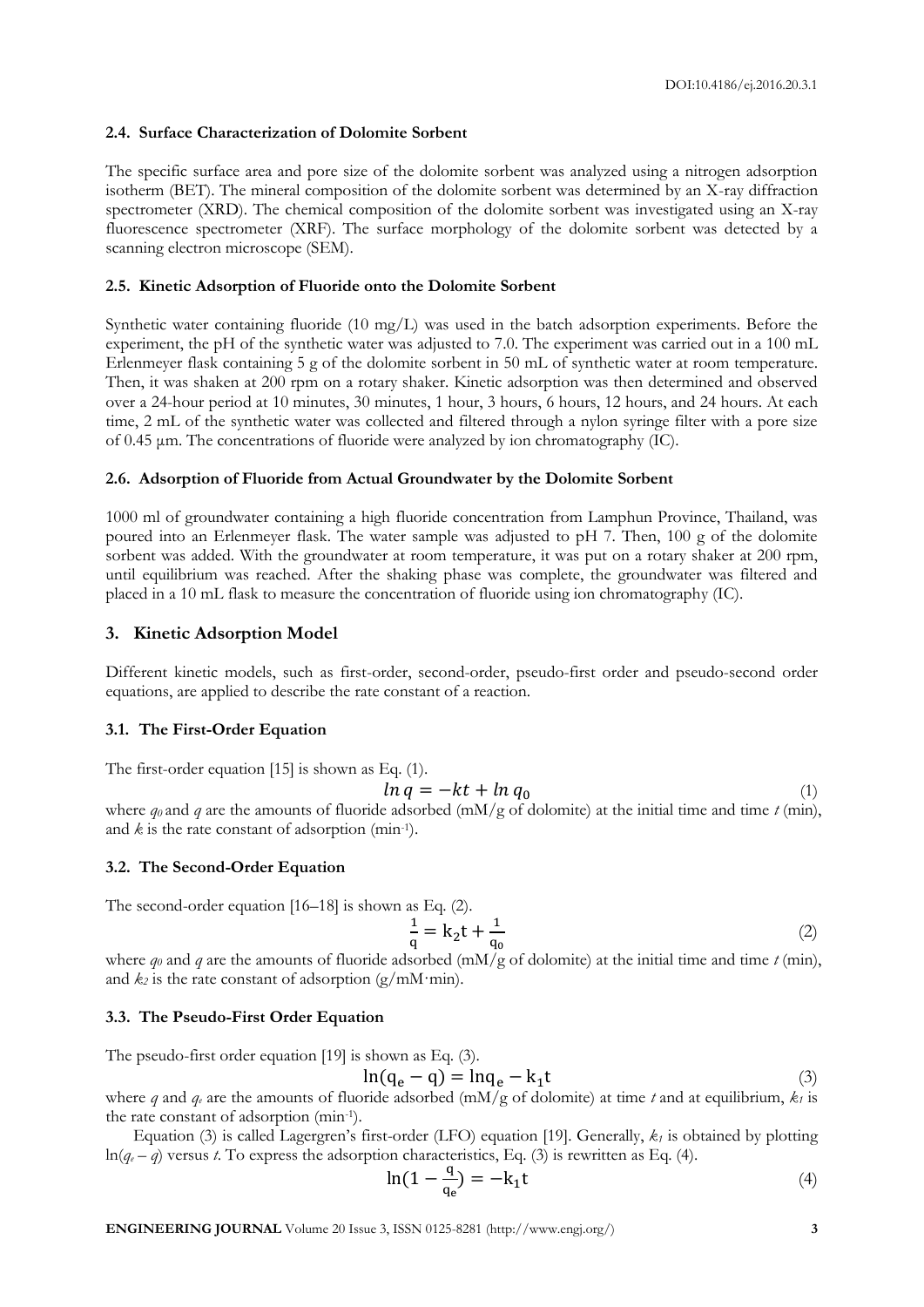#### **3.4. The Pseudo-Second Order Equation**

The pseudo-second order equation [16–18] is shown as Eq. (5). t  $\frac{t}{q} = \frac{1}{k_2}$  $k_2q_e^2$  $\mathbf{1}$  $\frac{1}{q_e}t$  (5)

where *q* and *q<sup>e</sup>* are the amounts of fluoride adsorbed (mM/g of dolomite) at time *t* and at equilibrium, *k<sup>2</sup>* is rate constant of adsorption  $(g/mM·min)$ .

#### **4. Results and Discussion**

#### **4.1. Point of Zero Charge (PZC) of the Dolomite Sorbent**

The point of zero charge (PZC) of the dolomite sorbent was found at approximate pH 8.0-9.5, as shown in Fig. 1, which was close to the 1999 results of Pokrovsky and co-workers [20]. It meant that at the solution pH of 8.5, the dolomite surface was neutral or had a near zero charge. When the solution pH was below the PZC of dolomite ( $pH \leq 8.0$ -9.5), the dolomite surface was positively charged, and when the pH of the solution was above the PZC of dolomite ( $pH > 8.0-9.5$ ), the dolomite surface was negatively charged.



Fig. 1. Point of zero charge (PZC) of dolomite sorbent.

When cations of dolomite ( $Mg^{2+}$ ,  $Ca^{2+}$ ) and anions (CO<sub>3</sub><sup>2</sup>) diffused into the aqueous solution, the resulting hydrolysis and proton reactions can generate HCO<sub>3</sub> and MOH<sup>+</sup> in the dissolution process. After the dolomite surface reacted with water molecules, HCO<sub>3</sub> and MOH<sup>+</sup> were produced and a surface charge resulted from the unequal composition of HCO<sub>3</sub> and MOH<sup>+</sup>. When the pH was below the PZC of dolomite (pH < 8.0-9.5), the dolomite surface was positively charged because  $[MgOH<sup>+</sup>] + [CaOH<sup>+</sup>]$  > [HCO<sub>3</sub>]. When the pH was above the PZC of dolomite (pH > 8.0-9.5), [MgOH<sup>+</sup>] + [CaOH<sup>+</sup>] < [HCO<sub>3</sub>], thus giving the surface a negative charge [21].

In this study, dolomite was used to adsorb fluoride ions, which are negatively charged. The adsorption process could thus only occur when the solution pH was lower than the pH at the PZC because the dolomite's surface had a positive charge.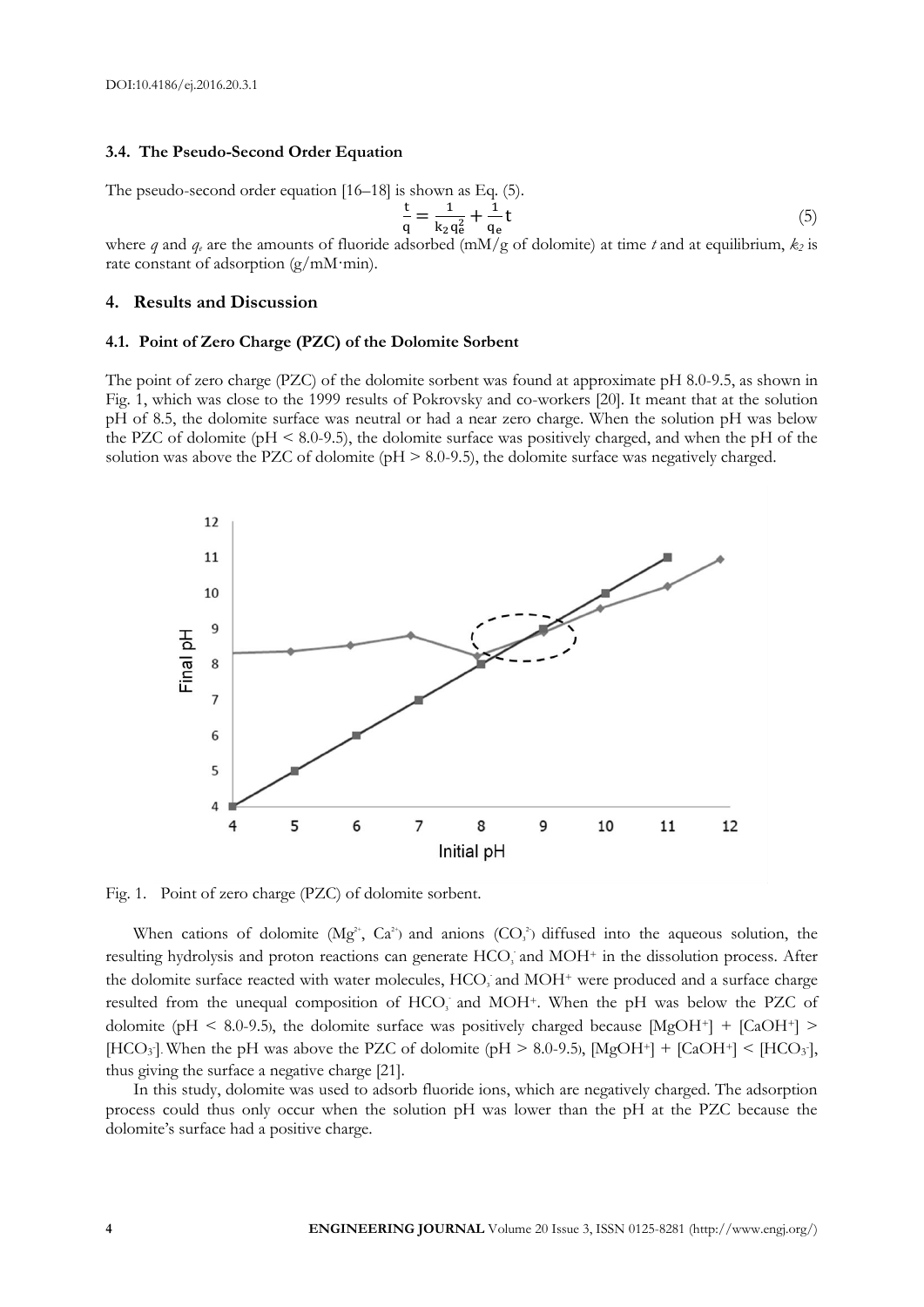#### **4.2. Specific Surface Area**

Even when same materials have the same volumes and weights, their surface activities and adsorption volumes can vary. Thus, it is important to measure the specific area of interest to evaluate the activity and adsorption capacity of a material. The specific surface area, average pore diameter, and total pore volume of the adsorbent were determined using the BET technique, an important analysis technique for the measurement of a specific surface area of a material [22]. The specific surface area was investigated and the results of that area and the total pore volume of the dolomite sorbent are shown in Table 1. The specific surface area, total pore volume, and average pore size of dolomite were observed at 1.17  $m^2/g$ , 0.0031 cc/g, and 105.7 Å, respectively.

Table 1. Characteristics of the dolomite sorbent.

| Dolomite sorbent                | Value  |
|---------------------------------|--------|
| Specific surface area $(m^2/g)$ | 1.17   |
| Total pore volume $(cc/g)$      | 0.0031 |
| Average pore diameter (Å)       | 105.7  |

#### **4.3. Mineral Composition**

The mineral composition of the dolomite sorbent was investigated by X-ray diffraction (XRD) analysis and the results show that the dolomite sorbent consisted of calcite and dolomite. Moreover, it contained some quartz, as illustrated in Fig. 2. In Fig. 2, the peaks of its three main minerals are illustrated: dolomite  $CaMg(CO<sub>3</sub>)<sub>2</sub>$ , calcite (CaCO<sub>3</sub>) and quartz (SiO<sub>2</sub>). The areas under the peaks of the graph were calculated to find the percentage of each mineral. It was found that the percentages of dolomite, calcite, and quartz were 89.1%, 6.8%, and 4.1%, respectively.



Fig. 2. Mineral compositions of dolomite sorbent.

#### **4.4. Chemical Composition**

The chemical composition refers to the identities and relative numbers of elements that form any particular compound. A chemical compound may consist of two or more chemical elements and is a pure chemical substance. The chemical composition of the dolomite sample was investigated using an X-ray fluorescence spectrometer (XRF) and the chemical components of the dolomite sorbent are shown in Table 2.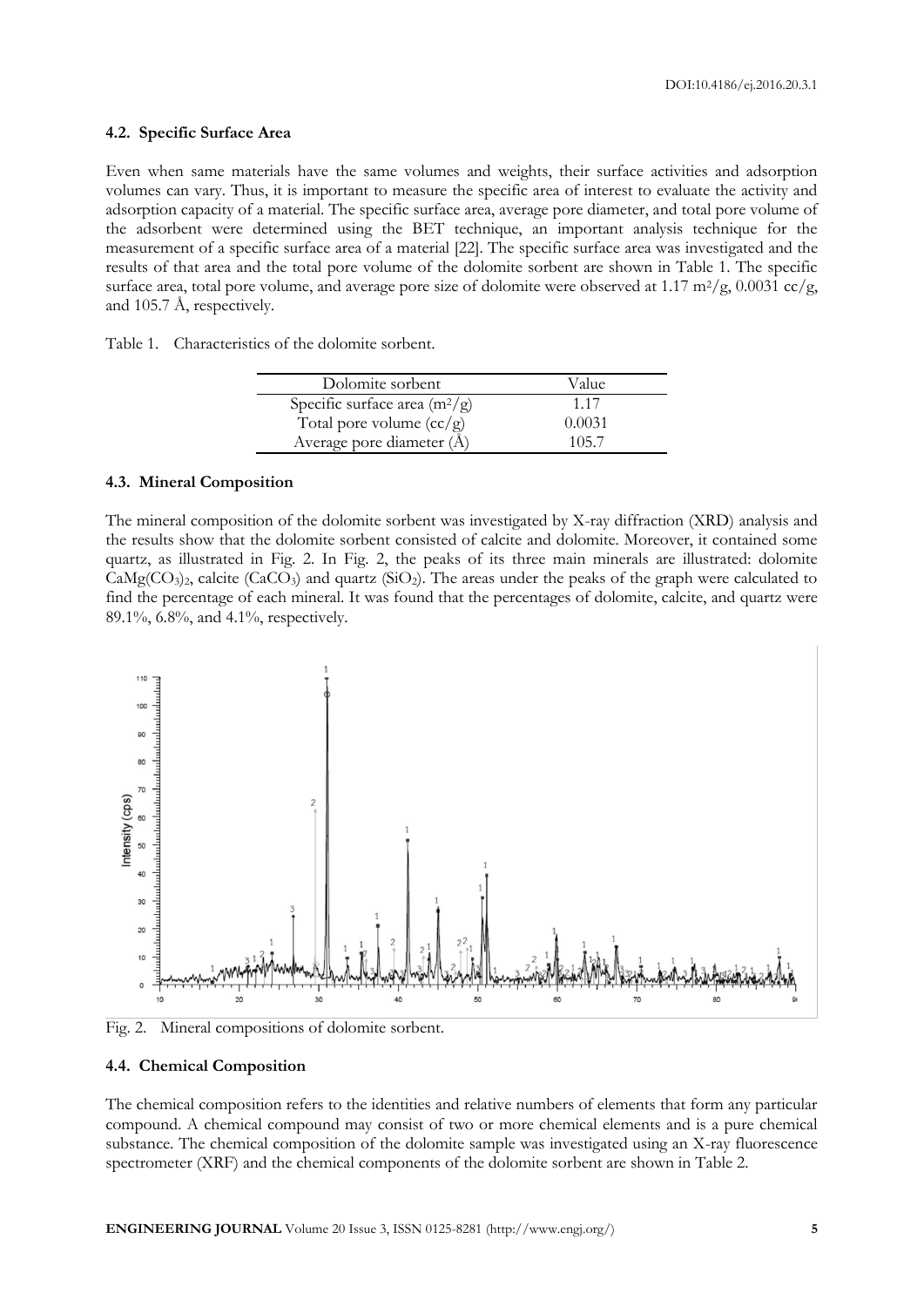| Compound Percent composition $(\%)$ |
|-------------------------------------|
| 72.19                               |
| 22.61                               |
| 2.35                                |
| 1.31                                |
| 0.771                               |
| 0.295                               |
| 0.063                               |
| 0.051                               |
| 0.058                               |
|                                     |

Table 2. Chemical compositions of the dolomite sorbent.

# **4.5. Surface Morphology**

Surface morphology is the study of the form or shape of a material. In this study, the structure of the dolomite's surface was investigated by SEM analysis. Figure 3 shows the SEM images of the dolomite sorbents at each magnifying power, which brought to light dolomite's un-smooth surface with its porous structure.



Fig. 3. Surface morphology of dolomite sorbent.

#### **4.6. Kinetic Adsorption of the Dolomite Sorbent**

A kinetic adsorption experiment was performed to obtain the time needed for equilibrium of fluoride adsorption by the dolomite sorbent. Kinetic adsorption of fluoride by dolomite was carried out at a solution pH of 7.0, to aid the electrostatic interactions between the dolomite surface and fluoride ions.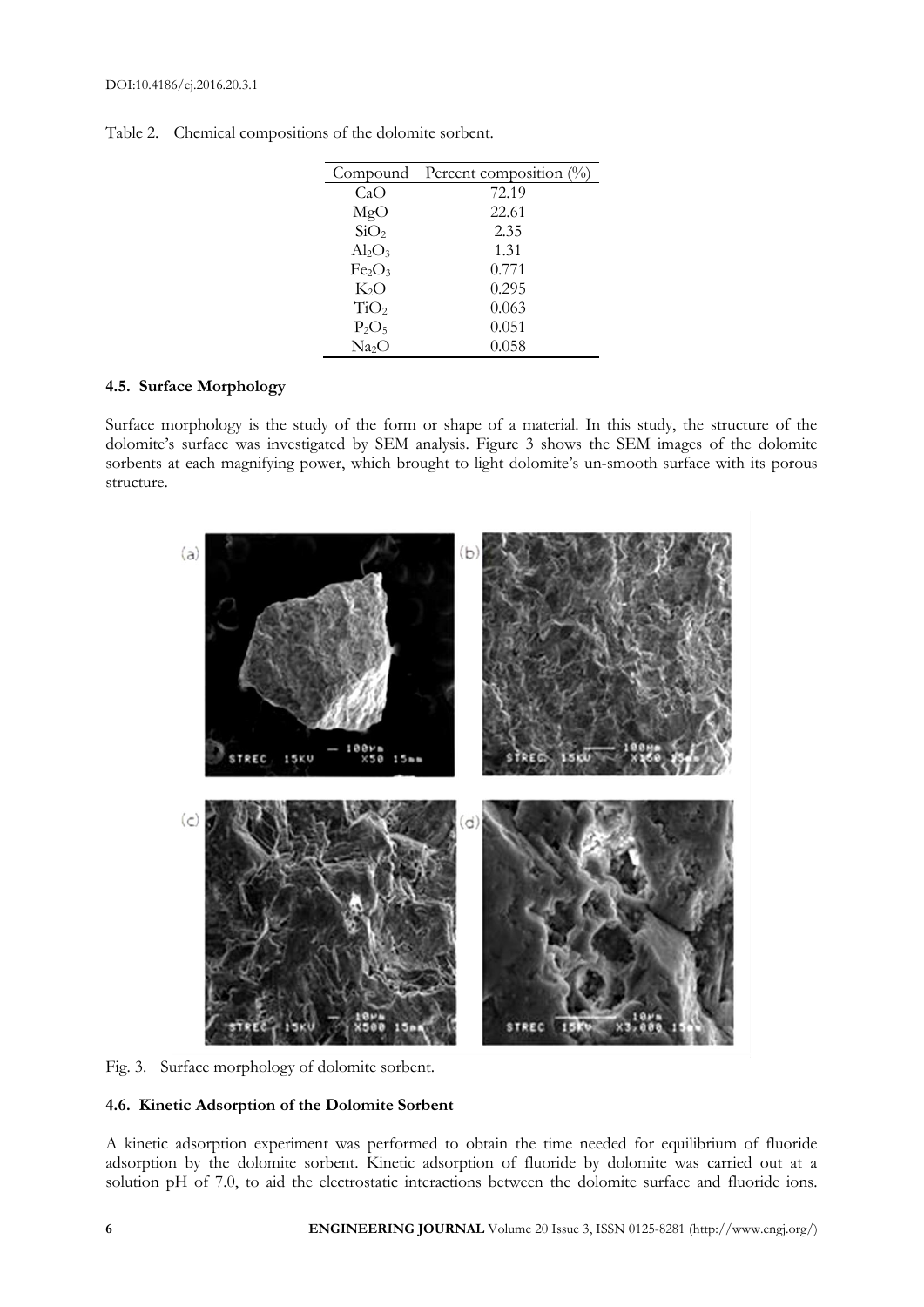Figure 4 illustrates the amount of fluoride adsorbed with time by dolomite sorbent at a solution pH of 7.0. The dolomite adsorbed fluoride rapidly in the first hour. Then, the adsorption gradually slowed until it reached equilibrium after 12 hours. At equilibrium, dolomite could adsorb fluoride by 0.000581 mM/g of the dolomite sorbent.



Fig. 4. Amount of fluoride adsorbed with time by dolomite sorbent.

In order to investigate the rate constant of fluoride adsorption on dolomite, the data obtained from the experiments were fitted to four kinetic models. The constant (*k*) values of first-order, second-order and pseudo-first order models were calculated from the slope of each regression line. The constant (*k*) of the pseudo-second order kinetic model was calculated from the square of the slope divided by the intercept of the regression line. In this study, the correlation coefficient, R<sup>2</sup>, was used to test which kinetic model had the best fit. The correlation coefficients for the linear graph of the pseudo-second order model were higher than those of the other models. Thus, it could be concluded that the pseudo-second order kinetic model was what kinetically controlled the reaction rate of fluoride adsorption by dolomite, as shown in Fig. 5. The pseudo-second order kinetic model indicated chemisorption, which an electrostatic interaction between fluoride and dolomite sorbent might possibly take place.



Fig. 5. Pseudo-second order kinetic model.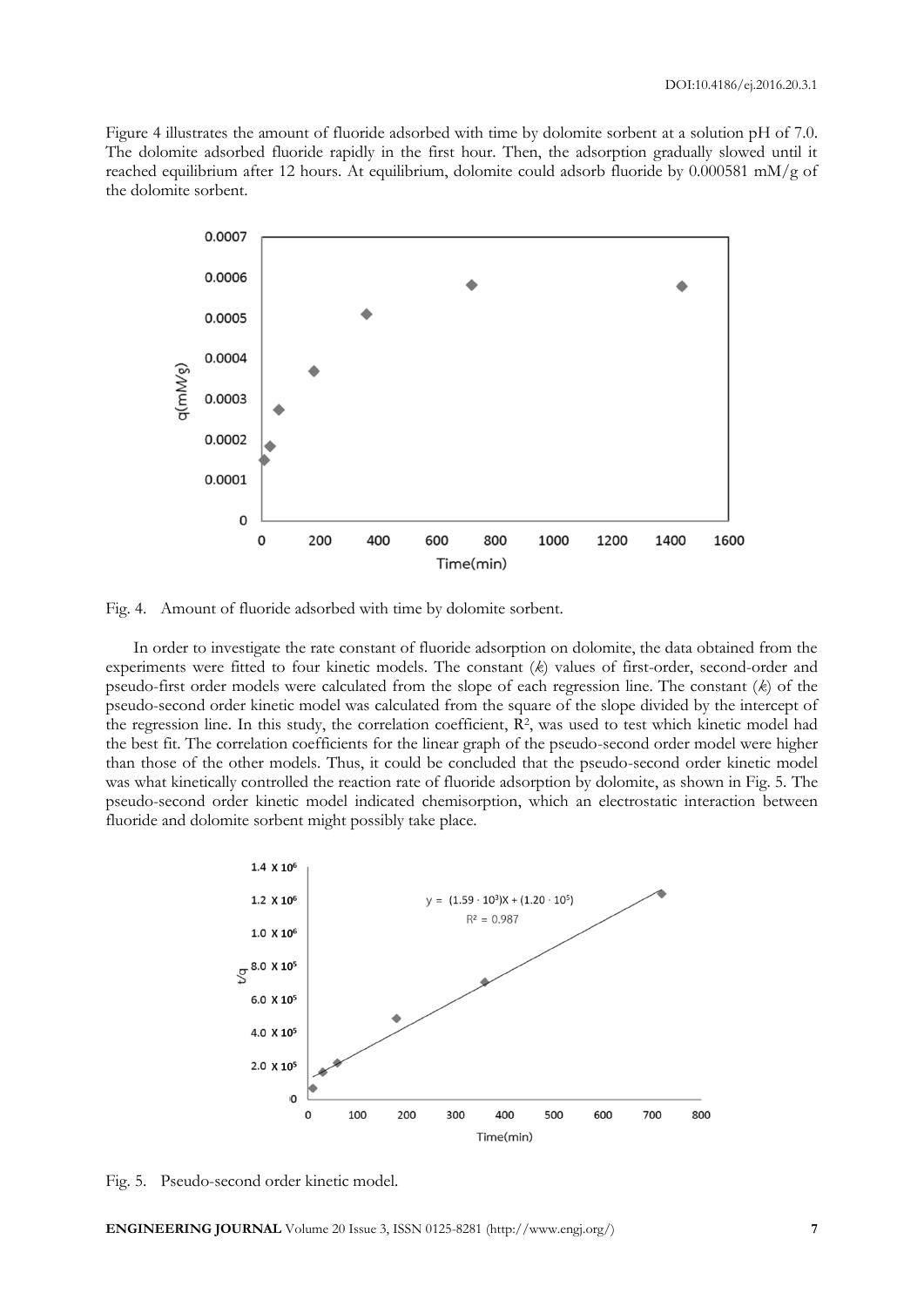Figure 5 shows the correlation coefficient (R<sup>2</sup>) of 0.987 for the linear graph of the pseudo-second order model. The pseudo-second order rate constant of fluoride adsorption on dolomite was calculated as follows.

$$
k_2 = slope^2/intercept \tag{6}
$$

From Eq. (6), the pseudo-second order rate constant (*k2*) of fluoride adsorption on dolomite was calculated to be 21.07  $g/mM$ ·min.

#### **4.7. Groundwater Defluoridation**

Groundwater containing fluoride (15 mg/L) was adjusted to pH 7.0, which aided the electrostatic interactions between the dolomite surface and fluoride ions. Adsorption occurred over a period of 12 hours. It was observed that groundwater pH increased from pH 7.0 to pH 9.0 and the results showed 9% fluoride removal, which is quite low as same as nirmali seeds and lignite in another study [23]. Nirmali seeds and lignite showed a removal of 6-8%, but removal by kaolinite clay was 18.2%. Charfines and bentonite provided the highest removal efficiencies of 38 and 46%, respectively depending on pH, dose, and size of these adsorbents. The low fluoride removal efficiency of dolomite might have been due to the large amount of OH-ions, which may have hindered the diffusion of the fluoride ions [24]. Thus, enhancing the efficiency of fluoride adsorption on the dolomite sorbent could be achieved at a low pH. Large amounts of H<sup>+</sup> altered the neutralization of the negative charge (OH- ) on the dolomite sorbent's surface and changed it to a positive charge. As a result, increased fluoride adsorption was accomplished.

#### **5. Conclusion**

The adsorption of fluoride in an aqueous solution onto a dolomite sorbent was investigated. The dolomite sorbent in this study showed a point of zero charge (PZC) at approximate pH 8.0-9.5. This indicated that the electrostatic interaction between the dolomite surface and fluoride ion was preferred when the water had a pH of less than 8.0-9.5. The dolomite sorbent required 12 hours of contact time to reach equilibrium and had a fluoride adsorption capacity of 0.000581 mM/g. It proved to be a pseudo-second order kinetic reaction with a rate constant of 21.07 g/mM·min. Low fluoride removal efficiency was observed when actual groundwater was used. However, a low pH level was found to enhance the fluoride adsorption efficiency of the dolomite sorbent.

#### **Acknowledgements**

The research fund ID: EHWM-PJ-CT-12-20 entitled "Application of physicochemical processes for hazardous substance removal from water treatment systems" from the Center of Excellence on Hazardous Substance Management (HSM), Thailand, made this work possible.

#### **References**

- [1] W. S. Deshmukh, S. J. Attar, and M. D. Waghmare, "Investigation on sorption of fluoride in water using rice husk as an adsorbent," *NEPT*, vol. 8, no. 2, pp. 217–223, 2009.
- [2] S. Takizawa, T. Takeda, A. Wongrueng, and S. Wattanachira, "Child-education program for the reduction of health risks due to fluoride in water sources in the Chiang Mai Basin, Thailand," *Water Sci. Technol*., vol. 61, no. 9, pp. 2391–2397, 2010.
- [3] M. McGrady, R. Ellwood, P. Srisilapanan, N. Korwanich, A. Taylor, M. Goodwin, and I. Pretty, "Dental fluorosis in populations from Chiang Mai, Thailand with different fluoride exposures-Paper 2: The ability of fluorescence imaging to detect differences in fluorosis prevalence and severity for different fluoride intakes from water," *BMC oral health*, vol. 12, no. 1, pp. 33, 2012.
- [4] Y. Matsui, T. Takeda, S. Takizawa, A. Wongrueng, and S. Wattanachira, "Evaluation of nanofiltration process for fluoride removal from groundwaters in the Chiangmai Basin," *JSCE*, vol. 62, pp. 403–414, 2006.